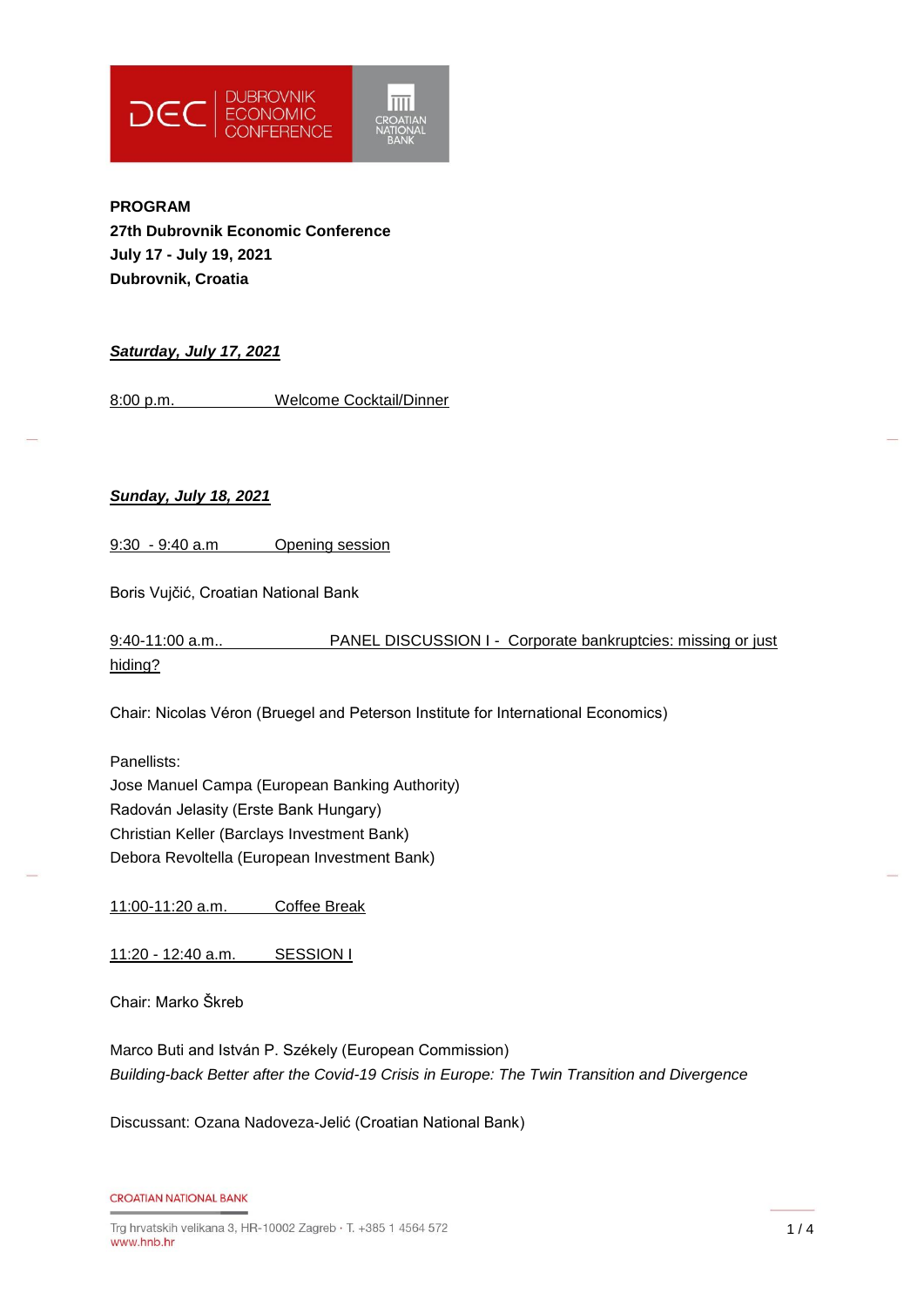Elga Bartsch (Blackrock Investment Institute), Agnès Bénassy-Quéré (DG Tresor, France), Giancarlo Corsetti (University of Cambridge), Xavier Debrun (National Bank of Belgium) *Stronger Together: a Reassessment of the Mix Between Monetary and Fiscal Policy*

Discussant: Frane Banić (Croatian National Bank)

12:40-2:10 p.m. Lunch

2:10-3:30 p.m. PANEL DISCUSSION II - The new world of labour: every cloud has a silver lining?

Chair: Jan Svejnar (Columbia University)

Panellists: Gillian Edgeworth (Wellington Management) Randall K. Filer (City University New York & CERGE EI) Vedran Šošić (Croatian National Bank)

3:30-3:50 p.m. Coffee Break

3:50-5:10 p.m. PANEL DISCUSSION III - ERM II: from waiting room to fitness centre?

Chair: Michael Faulend (Croatian National Bank)

Panellists: Christine Gartner (European Central Bank) Evan Kraft (American University) Sandra Švaljek (Croatian National Bank) Tina Žumer (Bank of Slovenia)

8:00 p.m. Dinner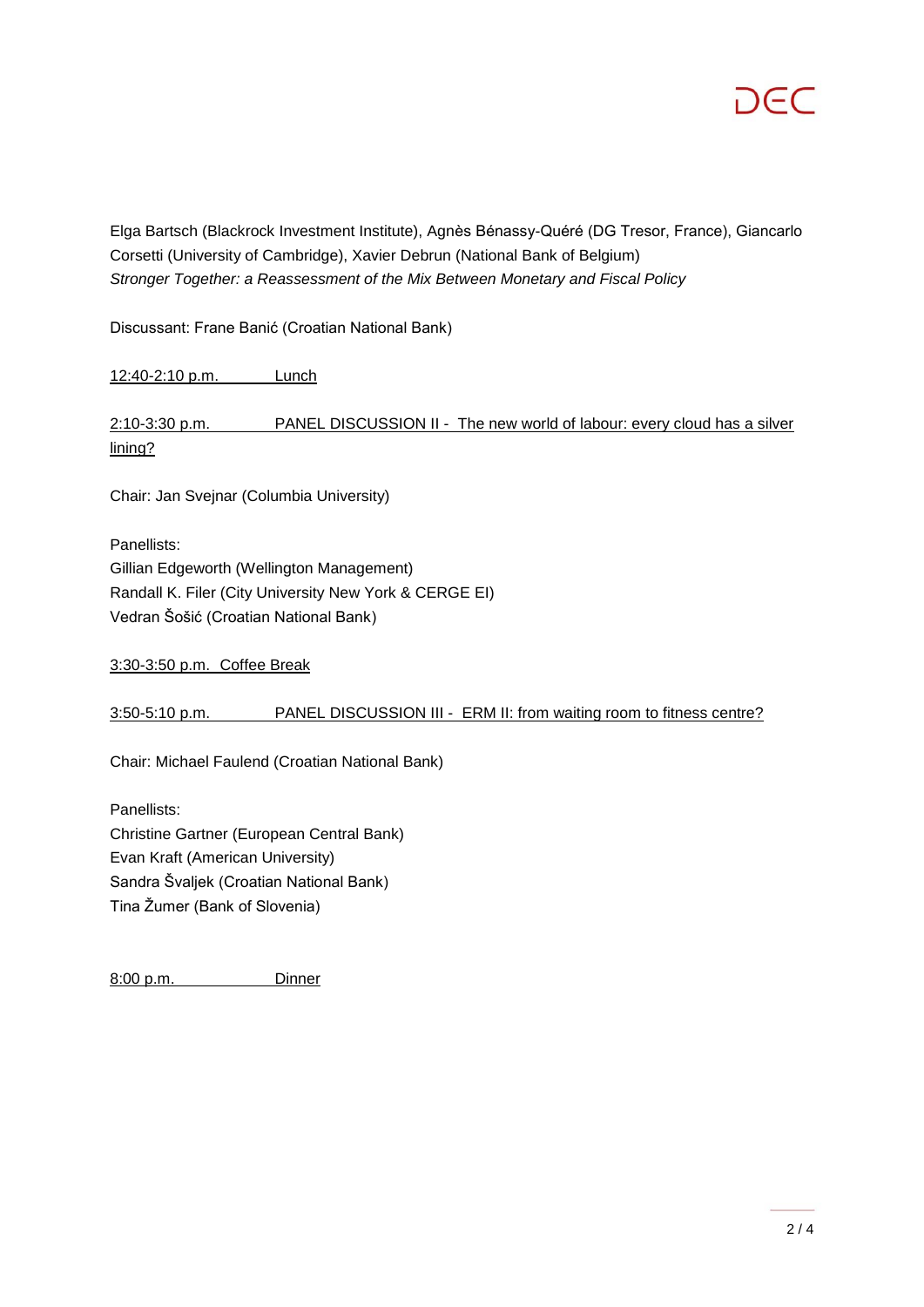# *Monday, July 19, 2021*

## 9:30 - 11:00 a.m. SESSION II

Chair: Ante Žigman (Croatian Financial Services Supervisory Agency)

Iftekhar Hasan (Fordham University), Suk-Joong Kim (The University of Sydney), Panagiotis N. Politsidis (Audencia Business School) and Eliza Wu (The University of Sydney) *Syndicated Bank Lending and Rating Downgrades: When Do Sovereign Ceiling Policies Really Matter?*

Discussant: Maja Bukovšak (Croatian National Bank)

Domagoj Šelebaj and Matej Bule (Croatian National Bank) *Effects of Grants from EU Funds on Business Performance of Non-financial Corporations in Croatia*

Discussant: Evan Kraft (American University)

11:00-11:30 a.m. Coffee Break

11:30 – 1:00 p.m. PANEL DISCUSSION IV - Monetary and fiscal policies: too close for comfort?

Chair: Boris Vujčić (Croatian National Bank)

Panellists: Agnès Bénassy-Quéré (DG Tresor, France) Dubravko Mihaljek (Bank for International Settlements) Poul Thomsen (London School of Economics and Political Sciences) Paul Wachtel (New York University)

1:00 - 3:00 p.m. Lunch

3:00 - 4:45 p.m. PANEL DISCUSSION V - The state is back to stay?

Chair: Servaas Deroose

Panellists: